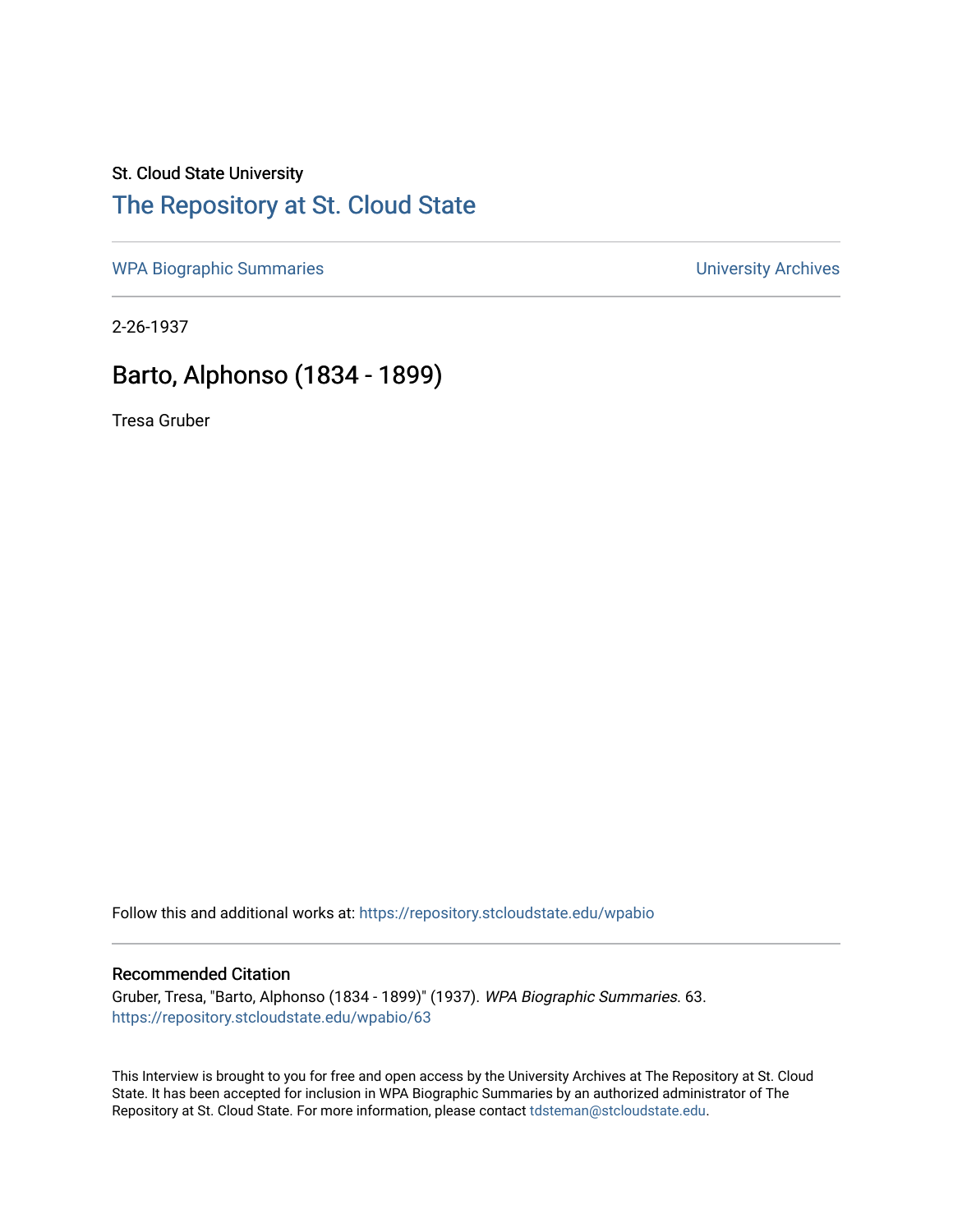$12 - 68$ 

BARTO, ALPHONSO File No.  $F - \varphi$ 

*<sup>I</sup>*, .. .:\_ \_, 1

Alphonso Barto, Lieutenant Governor, was born in Hinesburg, Vermont, May 27, 1834, died in St. Cloud, Minnesota November 4, 1899. He served in the Fifty- Second Illinois Regiment, 1862 to 1865, attaining the rank of captain; came to Sauk Centre in 1869, and practiced law, was a Representative in the legislature, 1872 to 1873, and Lieutemant Governor of Minnesota. 1874 to 1876.

> Copied from: Minnesota Biographies Page 37 • Date Copied: February 26, 1937 Oopied by: Tresa Gruber